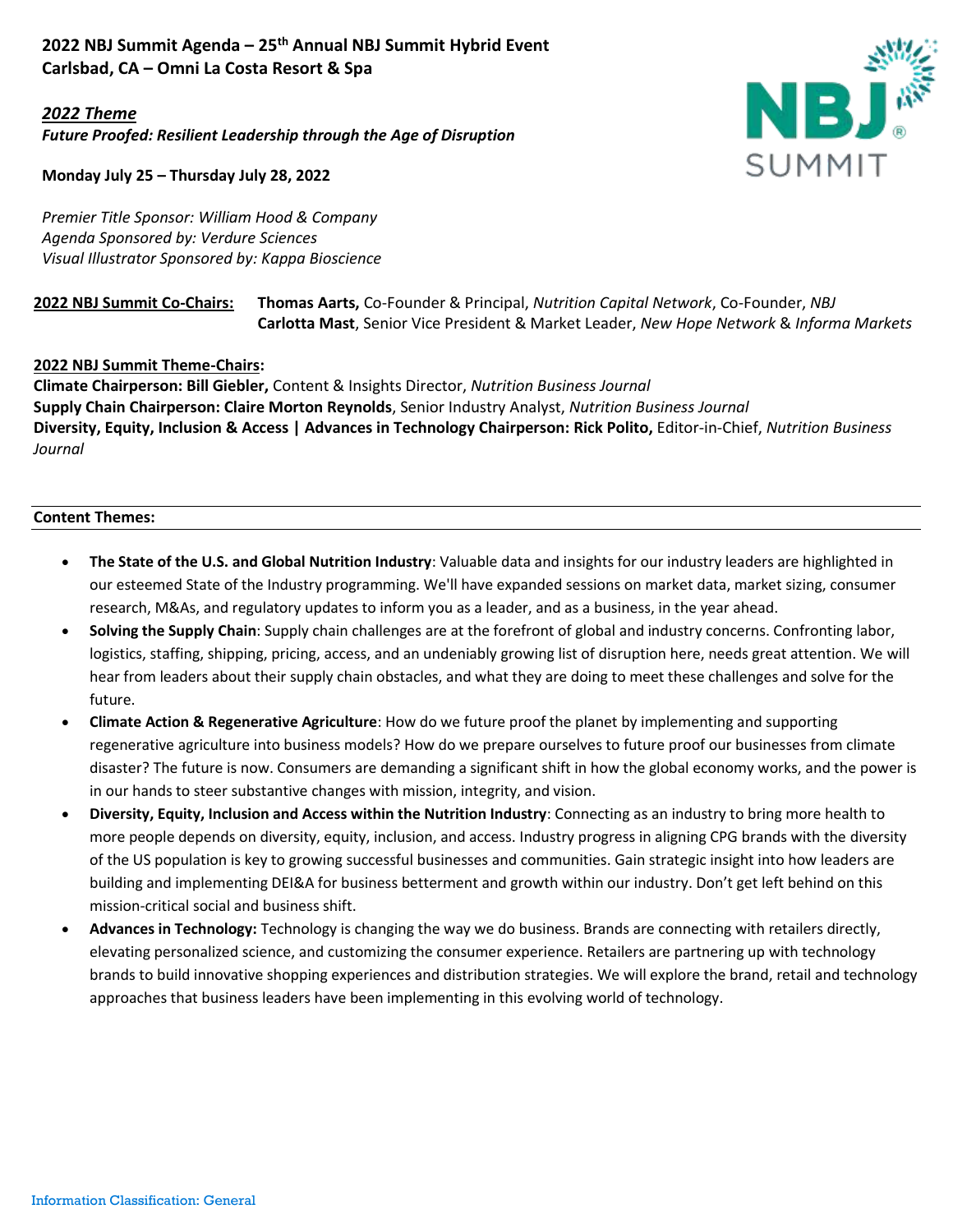#### **Monday, July 25, 2022**

8:00 AM – 5:00 PM **One-on-One Business Networking Meetings** *Sponsored by: Natreon, Inc. Location: Costa del Sol Salon A&B*

Let's network! This is the dedicated time for your pre-booked 30 minute one-on-one networking meetings. If you haven't booked meetings yet, click on the "Attendees" tab now to connect, chat and book meetings with both in-person and virtual attendees. In-person meetings will take place in Costa Del Sol Ballroom A, while virtual meetings will take place on the Swapcard platform.

| 8:00 AM – 1:00 PM | <b>NBJ Summit Open Golf Tournament</b>            |
|-------------------|---------------------------------------------------|
|                   | Sponsored by: Santa Cruz Nutritionals   Vitaguest |
|                   | Location: Champions Course                        |

Network with fellow attendees during the NBJ Summit Open Golf Tournament on oceanfront greens basked in the warm Pacific sun.

| $2:00$ PM $-$ 4:00 PM | Pickleball                                                |
|-----------------------|-----------------------------------------------------------|
|                       | Sponsored by: Gelita                                      |
|                       | Location: Cliff Drysdale Tennis Center, Court numbers TBD |

Come join our Pickleball round-robin tournament which is a sport that combines elements of tennis and badminton that is a fun for all skill levels! Also enjoy some networking with food and beverages as you take a break from play.

5:00 PM – 6:30 PM **Opening Reception** 

*Sponsored by: Lodaat Wine Sponsored by: Orgenetics Mocktails Sponsored by: Ritual Zero Proof Location: Valley Promenade & Legends Lawn*

Join us Monday night at the Opening Reception to network with your peers and top leaders in the industry as we kickoff NBJ Summit.

#### **Tuesday, July 26, 2022**

| $7:00$ AM $-$ 8:00 AM | <b>Breakfast</b>                                                                     |
|-----------------------|--------------------------------------------------------------------------------------|
|                       | Sponsored by: ADM                                                                    |
|                       | Location: Costa del Sol Lawn                                                         |
| $8:00$ AM $-8:30$ AM  | <b>Opening Remarks</b>                                                               |
|                       | NBJ Summit Co-Chair: Thomas Aarts, Co-Founder & Principal, NBA, Co-Founder, NBJ      |
|                       | Location: Costa del Sol Salon D&E                                                    |
| $8:30$ AM $-9:15$ AM  | State of the Industry: Market Data, Market Sizing and Consumer Data                  |
|                       | Speaker: Claire Morton Reynolds, Senior Industry Analyst, Nutrition Business Journal |

The supplement market saw continued strong growth of 7.5% in 2020, furthering the industry's boost over pre-COVID sales projections and bringing sales near \$60 billion. Learn what trends are furthering the higher-than-forecasted growth coming out of a record 2020, including the acceleration of e-commerce, shifting health conditions and categories with staying power. What are the key areas to focus on through 2025?

#### 9:15 AM – 9:45 AM **State of the Industry: M&A and Financial Markets Overview Speaker: William Hood**, Managing Director and Founding Partner, *William Hood & Company*

The VMS industry has experienced record levels of venture investment and mergers and acquisitions over the past five years. However, with inflationary pressures, financial markets turbulence and geopolitical instability will this unprecedented level of activity continue? William Hood, well-known nutrition industry Investment Banker and Investor breaks down the historic activity and the current state of play, and shares his perspectives on where we are going in the future**.**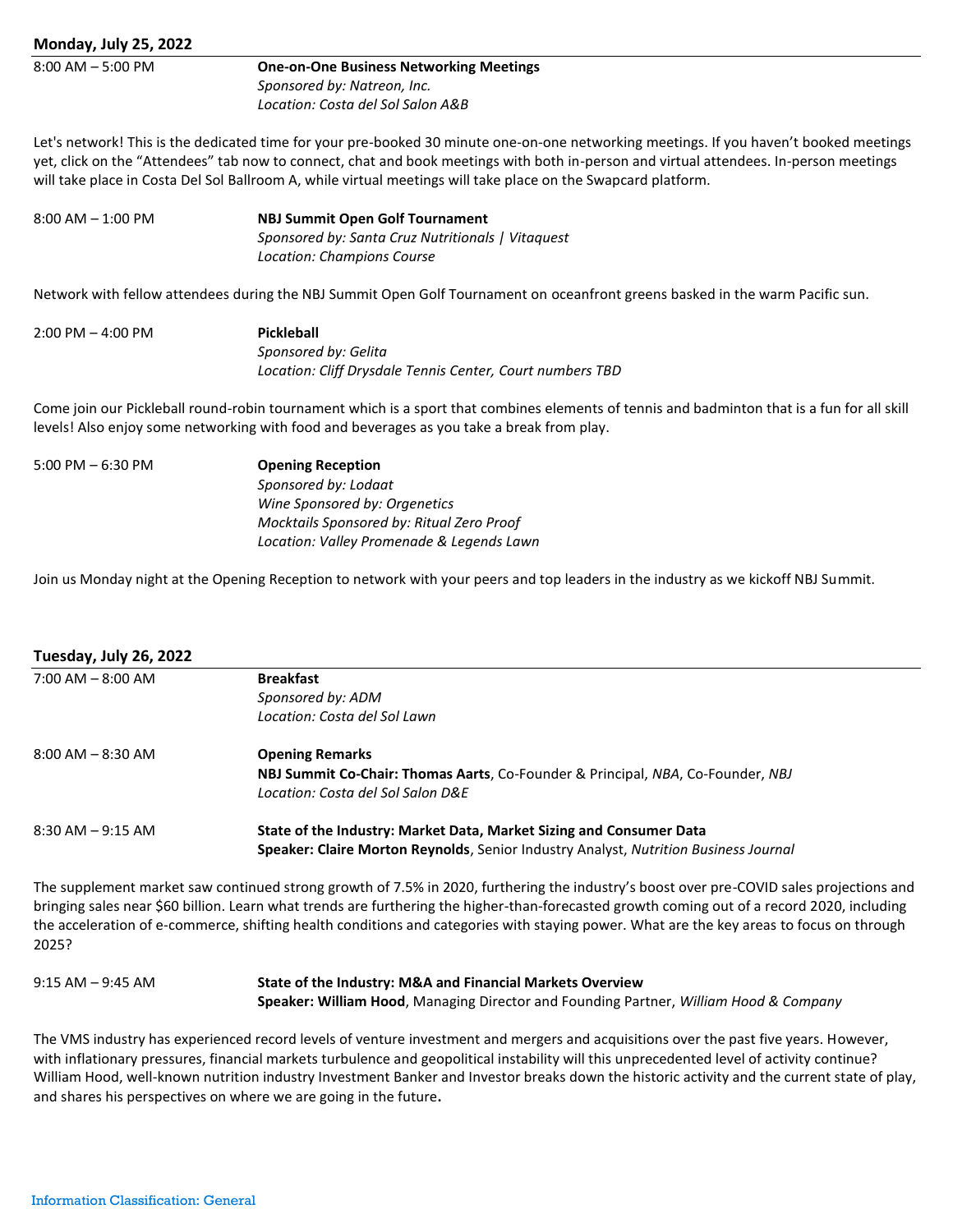9:45 AM – 10:15 AM **NBJ State of the Industry: Regulatory Update Speaker: Cara Welch, Ph.D**., Director of Office of Dietary Supplement Programs, *FDA*  **Moderator: Holly Bayne**, Principal, *Bayne & Associates*

Hear directly from the FDA about the latest news, both legislative and regulatory. How could mandatory product listing change the forecast and, outside of the legislative area, what regulatory advances and FDA priorities mean for your business.

| $10:15$ AM $-$ 10:45 AM | <b>Refreshment Break</b><br>Sponsored by: Kerry Foodservice<br>Location: Costa del Sol Foyer                                                                                                                                                                                                                                                                                                                   |
|-------------------------|----------------------------------------------------------------------------------------------------------------------------------------------------------------------------------------------------------------------------------------------------------------------------------------------------------------------------------------------------------------------------------------------------------------|
| $10:45$ AM $-$ 10:50 AM | Diversity, Equity, Inclusion & Access: NBJ Introduction and Data<br>Diversity & Inclusion Theme Chair: Rick Polito, Editor-in-Chief, Nutrition Business Journal                                                                                                                                                                                                                                                |
| $10:50$ AM $- 11:15$ AM | Actionable Changes to Reach, Serve and Understand Our Diverse Markets<br>Diversity & Inclusion Theme Chair: Rick Polito, Editor-in-Chief, Nutrition Business Journal<br>Speakers: Sharon Leite, CEO, The Vitamin Shoppe<br>Yasmeen Nkrumah-Elie, Ph.D., Global Director of R&D for External Research, ChromaDex<br>Harper Hall (they/them), Global Flavor Applications and Technical Service Leader, Ingredion |

Much has been said about the challenges facing companies in the nutrition industry about the challenges of attracting and serving a more diverse consumer population, but not enough has been said about how companies can best tackle those challenges. In this panel discussion, we will look beyond the "what" and get into the "how" with strategies and solutions to help executives create a concrete to-do list on helping adapt to an increasingly diverse marketplace.

| $11:15$ AM $-$ 11:35 AM | Diversity, Equity, Inclusion & Access: Legacy Brand Fireside Chat    |
|-------------------------|----------------------------------------------------------------------|
|                         | Moderator: Gil Asakawa, Associate Editor, Nutrition Business Journal |
|                         | Speaker: Jeff Boutelle, CEO, Pharmavite                              |

Legacy company Pharmavite's CEO Jeff Boutelle was inspired by our DEI&A programming at Digital Davos 2020. Learn what he took back to his company, what's changed since, and how it's working. And learn how you can implement DEI&A at your company.

11:35 AM – 11:50 AM **Financing BIPOC Professionals and Building Future Nutrition Industry Leaders Diversity & Inclusion Theme Chair: Rick Polito**, Editor-in-Chief, *Nutrition Business Journal* **Speakers: LaShelle Franklin, Esq**., Executive Director, *Williams-Franklin Foundation* **Dwight Franklin**, Board Chair, *Williams-Franklin Foundation*

Recruiting BIPOC professionals and creating inclusive environments in the nutrition industry has emerged as a primary path to meeting the needs of an increasingly diverse consumer base. Williams-Franklin Foundation provides a launching point to reach that goal by providing academic scholarships, business/career networking and mentoring opportunities to HBCU students with extreme financial need. Hear statistics, action items and insights from Williams-Franklin Foundation Co-Founders and learn the ins and outs of building a team matched to the changing consumer market.

11:50 AM – 11:55 AM **Startup Spotlight Series Speaker: Greg Horn**, Managing Director and Partner, *William Hood & Company*

The Startup Spotlight series shines a light on innovators in the nutrition industry, and how they make it happen. Growth company CEOs tell bring their stories to life with an engaging 14-minute TED-style talk highlighting what they are doing, how they are doing it, and interesting challenges that they face along the way.

| $11:55$ AM $- 12:10$ PM | <b>Startup Spotlight</b><br>Moderator: Greg Horn, Managing Director and Partner, William Hood & Company<br>Speaker: Sofia Elizondo, Co-Founder and COO, Brightseed                                                                                    |
|-------------------------|-------------------------------------------------------------------------------------------------------------------------------------------------------------------------------------------------------------------------------------------------------|
| $12:10$ PM $- 12:40$ PM | Becoming the Equitable Leader that the Future Demands<br>Sponsored by: ChromaDex<br>Diversity & Inclusion Theme Chair: Rick Polito, Editor-in-Chief, Nutrition Business Journal<br>Keynote Speaker: LaTonya Wilkins, Founder, The Change Coaches, LLC |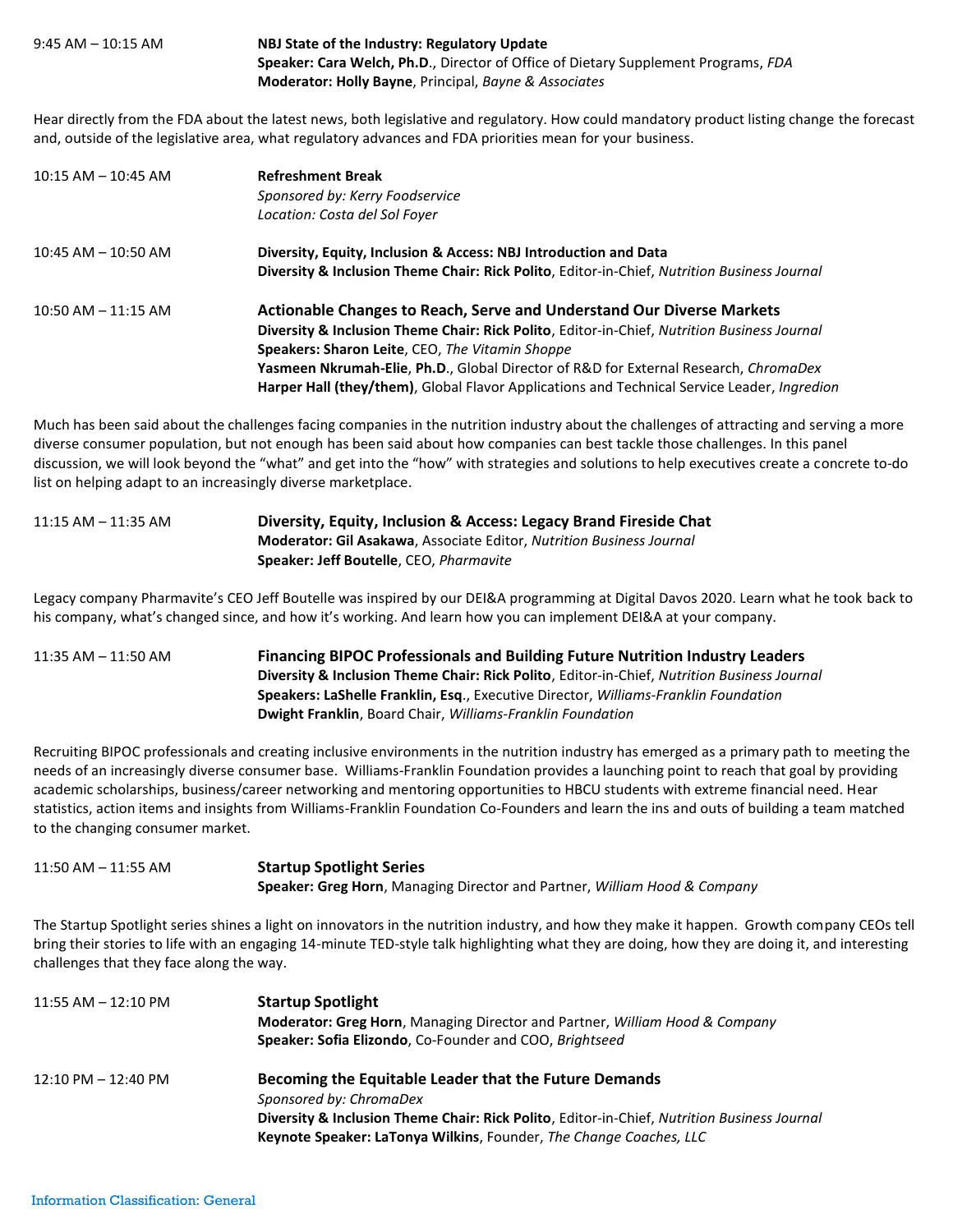Diversity and inclusion are no longer a choice -- they are key components to the future of leadership. Hear from a leading change coach who works with executive teams to create real cultures of belonging. In this session, LaTonya will discuss important workplace trends facing organizations and how the three prongs of below the surface leadership are a must to prepare you for the future of work. LaTonya will also share relatable client successes and challenges that she has seen throughout the years. Be prepared to leave inspired and ready to take actionable towards making long-term change in your organizations.

12:45 PM - 2:00 PM **Next Generation Leadership Lunch NBJ Summit Co-Chair: Carlotta Mast**, Senior Vice President & Market Leader, *New Hope Network* **Featured Speaker: Angie Tebbe**, Co-Founder & CEO, *Rae Wellness Sponsored by: FutureCeuticals Location: Costa de la Luna Lawn* 

Share a meal and be inspired as we learn from our next generation of leadership. Angie Tebbe, Co-Founder and CEO of Rae Wellness believes that reaching your consumers where they are is a crucial part of any successful business journey. We will discuss how culture, accessibility, inclusivity, and the focus on humans are important tools in creating an impactful business in today's nutrition industry.

| $2:00$ PM $-5:30$ PM | <b>One-on-One Business Networking Meetings</b> |
|----------------------|------------------------------------------------|
|                      | Sponsored by: Natreon, Inc.                    |
|                      | Location: Costa del Sol Salon A&B              |

Let's network! This is the dedicated time for your pre-booked 30 minute one-on-one networking meetings. If you haven't booked meetings yet, click on the "Attendees" tab now to connect, chat and book meetings with both in-person and virtual attendees. In-person meetings will take place in Costa Del Sol Ballroom A, while virtual meetings will take place on the Swapcard platform.

| 5:30 PM $-6:30$ PM    | <b>Welcome Reception</b>                  |
|-----------------------|-------------------------------------------|
|                       | Sponsored by: Vidya Herbs, Inc.           |
|                       | Wine Sponsored by: Orgenetics             |
|                       | Mocktails Sponsored by: Ritual Zero Proof |
|                       | Location: Lower Terrace Lawn              |
| $6:30$ PM $-9:00$ PM  | Welcome Dinner & Golf Awards              |
|                       | Sponsored by: Kappa Bioscience            |
|                       | Location: Upper Terrace Lawn              |
| $9:00$ PM $-11:00$ PM | <b>POAA</b>                               |
|                       | Sponsored by: Maypro                      |
|                       | Location: Veranda Room                    |

#### **Wednesday, July 27, 2022**

| $7:00$ AM $-$ 8:00 AM | <b>Breakfast</b>                                                                              |
|-----------------------|-----------------------------------------------------------------------------------------------|
|                       | Sponsored by: Sabinsa                                                                         |
|                       | Location: Costa del Sol Lawn                                                                  |
| $8:00$ AM $-$ 8:10 AM | <b>Opening Remarks</b>                                                                        |
| $8:10$ AM $-9:10$ AM  | <b>Competing in the New World of Work</b>                                                     |
|                       | Keynote Introduction: Thomas Aarts, Co-Founder & Principal, NBA, Co-Founder, NBJ              |
|                       | Keynote Speaker: Keith Ferrazzi, American author and entrepreneur, CEO of Ferrazzi Greenlight |
|                       | Sponsored by: Gnosis by Lesaffre                                                              |
|                       |                                                                                               |

The pandemic forced us to shed antiquated ways of doing business and make bold leaps into the future of work. In this keynote, Keith uncovers the emerging best practices of thousands of C-suite executives on how to remain competitive and impactful in a post-pandemic world. You'll leave inspired and ready to catapult your organization forward, embrace new realities, and discover new frontiers.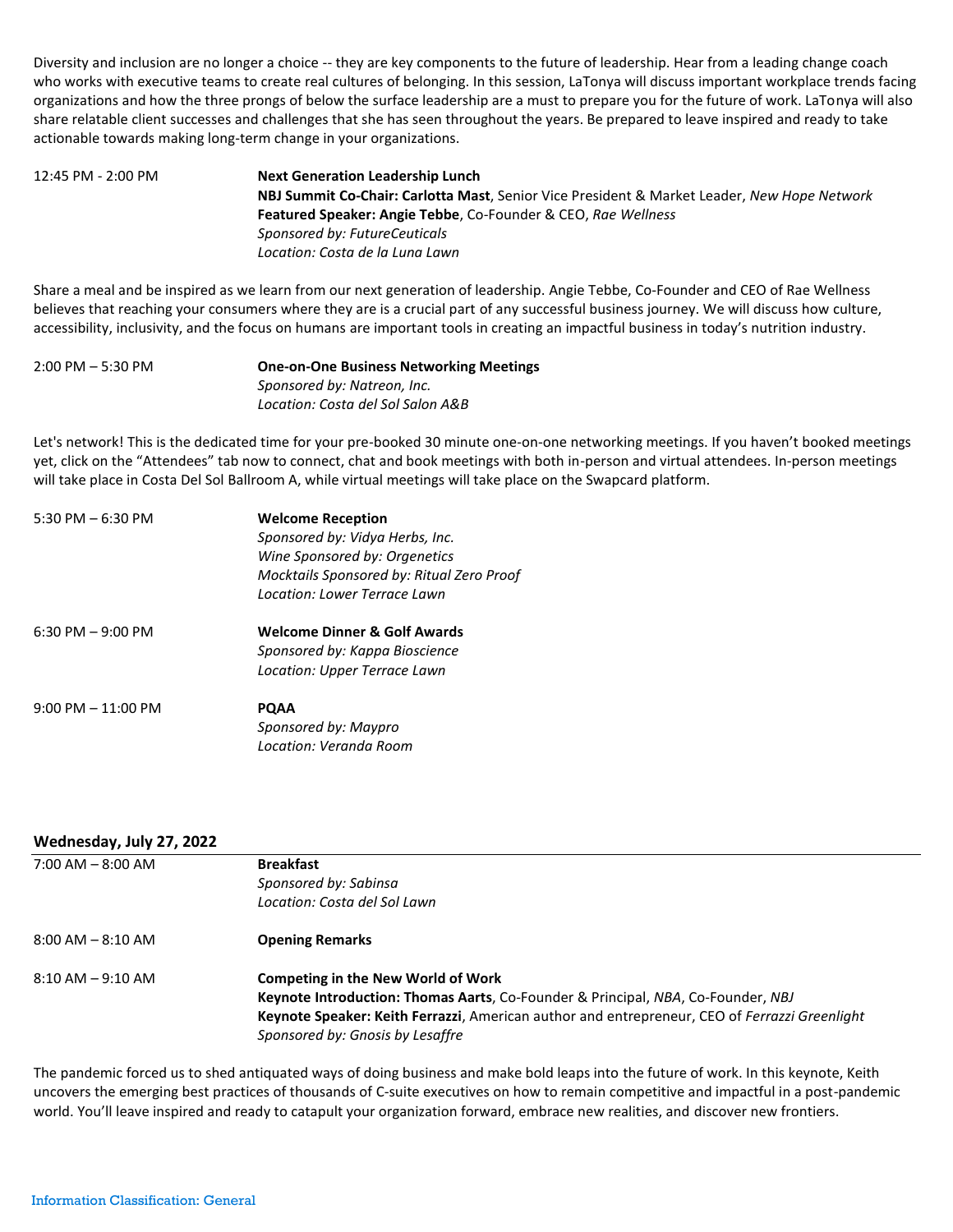| $9:10$ AM $ 9:15$ AM | <b>Supply Chain: NBJ Intro and Data</b><br>Theme Chairperson: Claire Morton Reynolds, Senior Industry Analyst, Nutrition Business Journal |
|----------------------|-------------------------------------------------------------------------------------------------------------------------------------------|
| 9:15 AM – 9:30 AM    | <b>Startup Spotlight</b><br><b>Chairperson Introduction: Claire Morton Reynolds</b> , Senior Industry Analyst, Nutrition Business Journal |
|                      | Speaker: Mark Walsh, CEO, MeriCal, LLC                                                                                                    |

Hear nutrition supply chain veteran and CEO of MeriCal talk about the role of the contract manufacturer in enabling innovation. In a category where most marketing companies don't own their own production, the manufacturer is where it all comes together to get a physical product conceived, created and made. Hear Mark talk about the capabilities and capital investments it really takes to enable entrepreneurship and how MeriCal supports a wide range of startups and startup initiatives within the nutrition industry.

9:30 AM – 10:10 AM **Solving the Supply Chain: Conversations with Industry Leaders Tackling Supply Challenges Chairperson Introduction: Claire Morton Reynolds**, Senior Industry Analyst, *Nutrition Business Journal* **Moderator: Sandy Almendarez**, Senior Content Director, *Informa* **Speakers: Josh Burris**, CEO, *GNC* **Tracey Halama**, CEO, *Vital Proteins* **Jose Rocca, R.Ph., Ph.D**., CEO & President, *Solara Labs*  **Tammi Higgins**, VP Product and Applications, *Lycored*

War on top of pandemic disruptions on top of climate change impacts are creating unprecedented challenges up and down the value chain. Obstacles range from labor to logistics, inflation in shipping and ingredient costs, even access to ingredients, and now the war in Ukraine causing domino effects including true famine calamities across the world due to an inability to ship fertilizer and wheat and other grains from Europe's breadbasket. We have assembled front-line experts navigating these issues and offering real-world advice if not solutions from their positions as a consumer brand, contract manufacturer, ingredient supplier and retailer.

10:10 AM – 10:35 AM **Solving the Supply Chain: Fireside Chat on Lab and Brand Partnership Chairperson Introduction: Claire Morton Reynolds**, Senior Industry Analyst, *Nutrition Business Journal* **Moderator: Elan Sudberg**, CEO, *Alkemist Labs* **Speakers: Jessica Mulligan**, Founder, *Winged Nutrition* **Charlotte Traas**, Director of Education & Content, *New Chapter, Inc.*

The quest for quality is a relentless pursuit in the acquisition and maintenance of consumer trust. Indeed, the key to sustainable growth for brands—and the supplements industry writ large—is consumer trust. The new gatekeepers to quality are analytical labs, which can help clients to qualify new vendors and sources in order to keep up with consumer demand. Labs provide evidence of transparency, which is the foundation of trust. And if you're allocating tens of thousands of dollars to labs in order to vouchsafe quality products, why not market that? This fireside chat with a lab and two brands provides case studies in raising the bar to making quality relevant to consumers.

| $10:35$ AM $-$ 11:05 AM | <b>Refreshment Break</b>                                                                                   |
|-------------------------|------------------------------------------------------------------------------------------------------------|
|                         | Sponsored by: K. Patel Phyto Extractions Private Limited                                                   |
|                         | Location: Costa del Sol Foyer                                                                              |
| $11:05$ AM $-11:10$ AM  | Climate Change and Regenerative Agriculture: NBJ Introduction and Data                                     |
|                         | Theme Chairperson: Bill Giebler, Content & Insights Director, Nutrition Business Journal                   |
| $11:10$ AM $-$ 11:30 AM | Heal the Planet, Feed the World and Transform Health                                                       |
|                         | <b>Chairperson Introduction: Bill Giebler, Content &amp; Insights Director, Nutrition Business Journal</b> |
|                         | Speaker: Jordan Rubin, Co-Founder & CEO, Ancient Nutrition                                                 |

Regenerative Agriculture is in our roots! Ancient Nutrition founders Jordan Rubin and Dr. Josh Axe both believe in the power of regeneration and operate two farms spanning 4,000+ Certified Regenerative Organic acres. Ancient Nutrition relies on organic farms for many ingredients used in their products, including many superfoods grown on its own farms, and now the company is making strides towards creating supplements that can be fully regenerative organic certified. Ancient Nutrition's mission is to transform the health of every individual on the planet with history's most powerful superfoods, and that's why Ancient Nutrition dedicates 1% of all revenue to the R.A.N.C.H Project, their commitment to Regenerative Agriculture, Nutrition and Climate Health. Partnering with the Rodale Institute to further efforts to heal the planet, their goal is simple: give back to the soil, instead of just taking from it.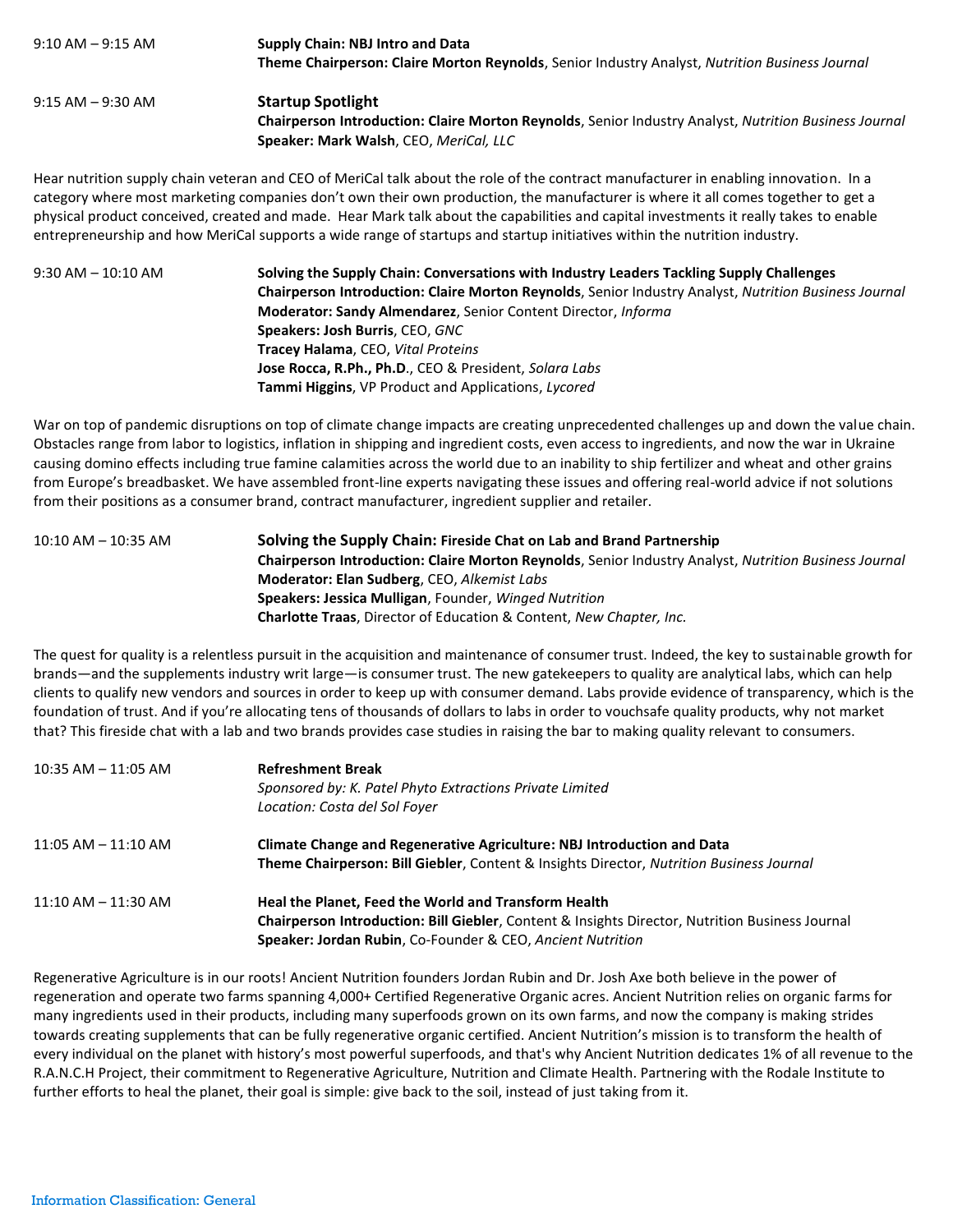11:30 AM – 12:05 PM **Future Proofing the Planet: Applying Regenerative Agriculture to Your Business Model Climate Chairperson: Bill Giebler**, Content & Insights Director, *Nutrition Business Journal* **Speakers: Annie Brown**, Director of Development, *The Rodale Institute* **Kristina Hall**, Founder & CMO, *True Grace Nutrition* **Jordan Rubin**, Co-Founder & CEO, *Ancient Nutrition*

Often global- and future-focused goals are difficult to prioritize, yet there is known work to be done to future proof the planet we depend on as suppliers, brands and consumers. Join Kristina Hall of Truce Grace Nutrition and Jordan Rubin of Ancient Nutrition, founders and leaders of supplement brands putting climate and regeneration at the top of their goals by stacking benefits and meeting consumer demands. Each brand is partnering with the Rodale Institute, and Rodale's Annie Brown will be joining the two as we discuss the programs they've implemented and stewardship beyond the charitable.

12:05 PM – 12:30 PM **Future Proofing Your Business from Climate Disaster Climate Chairperson: Bill Giebler**, Content & Insights Director, *Nutrition Business Journal* **Speakers: Blair Kellison**, Former CEO, *Traditional Medicinals*  **Danielle Kruse**, West Farm Manager, *Trout Lake Farms*

The disastrous effects of our changing climate are no longer just concerns for an unknown future: they are real and happening today in the form of increased flood, fire, drought and more. This impacts the growers at the top of the botanical supply chain as well as the offices and facilities of the suppliers, manufacturers and distributors that form the supply web. In this session, we will hear from farmer Danielle Hawkins of Trout Lake Farms, contract grower for Amway's Nutrilite brand, the leading purchaser of organic botanicals in the world, and Blair Kellison, celebrated former CEO of Traditional Medicinals as they discuss the increasing challenges of doing business on a warming planet.

| $12:30$ PM $- 1:30$ PM | Lunch and Book Signing with Keith Ferrazzi                  |
|------------------------|-------------------------------------------------------------|
|                        | Sponsored by: Cepham Inc.                                   |
|                        | Location: Costa del Sol Lawn                                |
| $1:45$ PM $-6:00$ PM   | <b>Land &amp; Sea Activities</b>                            |
|                        | Catamaran – Co-Sponsored by: Alkemist Labs   Nutrasource    |
|                        | Jet Boat – Sponsored by: Lonza                              |
|                        | Kayaking – Sponsored by: Givaudan                           |
|                        | Guided Hike - Sponsored by: Bionap                          |
|                        | Culinary Throwdown – Sponsored by: Healthy Lifestyle Brands |
| $2:00$ PM $-6:00$ PM   | <b>One-on-One Business Networking Meetings</b>              |
|                        | Sponsored by: Natreon, Inc.                                 |
|                        | Location: Costa del Sol Salon A&B                           |

Let's network! This is the dedicated time for your pre-booked 30 minute one-on-one networking meetings. If you haven't booked meetings yet, click on the "Attendees" tab now to connect, chat and book meetings with both in-person and virtual attendees. In-person meetings will take place in Costa Del Sol Ballroom A, while virtual meetings will take place on the Swapcard platform.

| 6:30 PM $- 7:30$ PM   | <b>NBJ Awards Reception</b>               |
|-----------------------|-------------------------------------------|
|                       | Sponsored by: Prenexus Health             |
|                       | Wine Sponsored by: Orgenetics             |
|                       | Mocktails Sponsored by: Ritual Zero Proof |
|                       | Location: Lower Terrace Lawn              |
| $7:30$ PM $-10:00$ PM | <b>NBJ Awards Dinner</b>                  |
|                       | Sponsored by: RFI Ingredients             |
|                       | Location: Upper Terrance Lawn             |

#### **Thursday, July 28, 2022**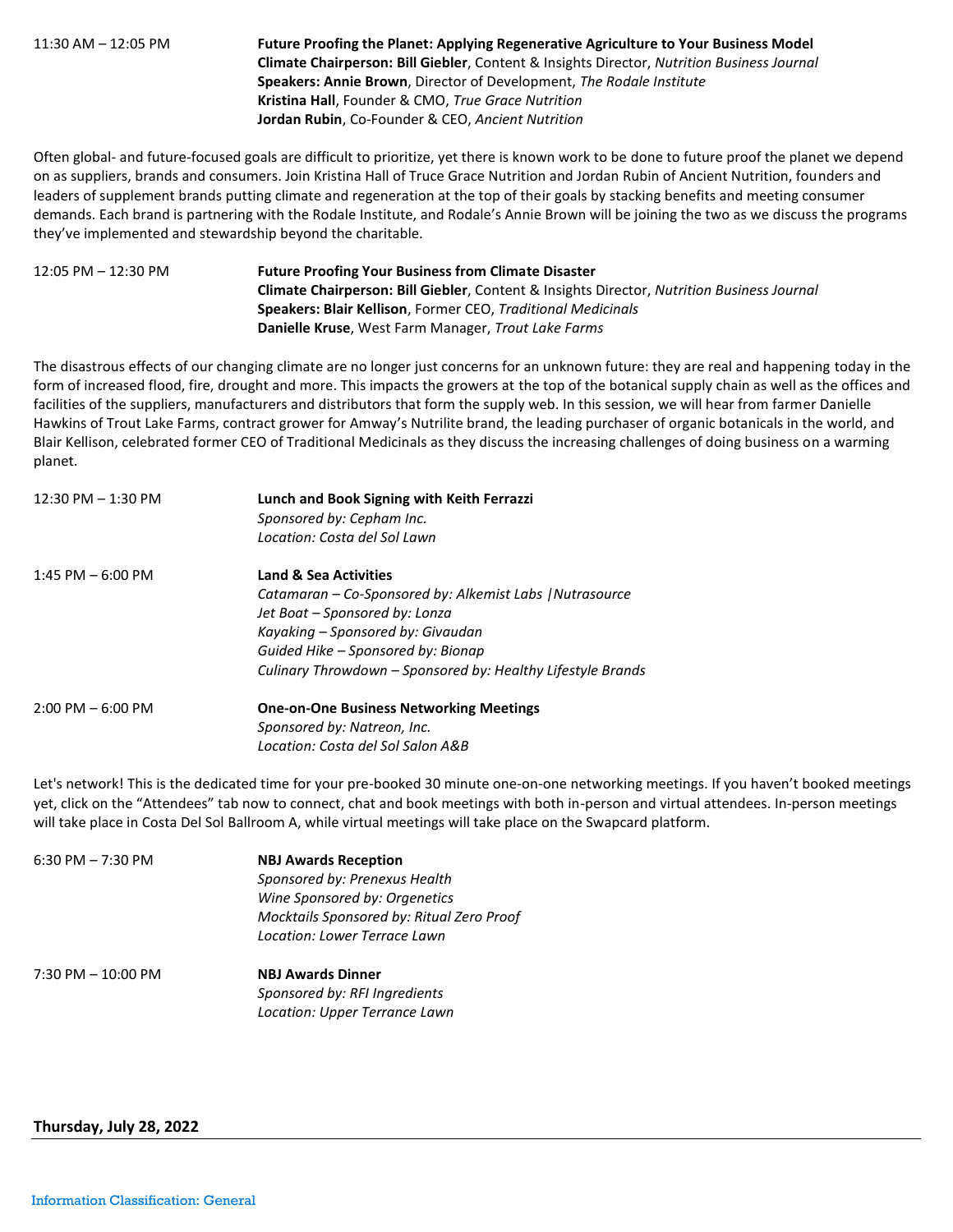| 7:00 AM - 8:05 AM     | <b>Breakfast</b>                                                                                                                                                                                                                                                                                                                                                   |
|-----------------------|--------------------------------------------------------------------------------------------------------------------------------------------------------------------------------------------------------------------------------------------------------------------------------------------------------------------------------------------------------------------|
|                       | Sponsored by: AIDP                                                                                                                                                                                                                                                                                                                                                 |
|                       | Location: Costa del Sol Lawn                                                                                                                                                                                                                                                                                                                                       |
| $8:05$ AM $-$ 8:30 AM | San Diego Taiko Performance                                                                                                                                                                                                                                                                                                                                        |
|                       | NBJ Summit Co-Chair Introduction: Carlotta Mast, Senior Vice President and Market Leader, New Hope<br>Network                                                                                                                                                                                                                                                      |
|                       | San Diego Taiko is a close-knit, open-hearted group of individuals who are passionate about learning Japanese drumming or taiko.<br>The official teachership in the column of concerns and contributed and controlled and controlled and controlled a back of the controlled and the back of the controlled and the back of the controlled and the back of the con |

They find joy in sharing it through performance, practice, and community building. Based out of the World Beat Center in Balboa Park, The group embraces the diversity of its hometown and draws inspiration from the intercultural background and musical influences of its members. San Diego Taiko's repertoire includes traditional as well as modern styles of taiko, a musical tradition that traces its roots from ancient Japanese folk arts and continues to evolve today.

| $8:30$ AM $-8:45$ AM | Opening Remarks and Awards Videos: NBJ Awards and Lifetime Achievement Award<br>NBJ Summit Co-Chair: Carlotta Mast, Senior Vice President and Market Leader, New Hope Network                                 |
|----------------------|---------------------------------------------------------------------------------------------------------------------------------------------------------------------------------------------------------------|
| $8:45$ AM $-9:45$ AM | The Future is Faster than We Think: How Converging Technologies are Transforming<br><b>Industries, Organizations, and Our Lives</b>                                                                           |
|                      | Keynote Introduction: Thomas Aarts, Co-Founder & Principal, NBA, Co-Founder, NBJ<br>Keynote Speaker: Peter H. Diamandis, M.D., Founder and Executive Chairman, XPRIZE Foundation<br>Sponsored by: FxChocolate |

We're in a period of time where biological sciences and technologies are growing exponentially. Cutting-edge entrepreneur, engineer and M.D. Dr. Peter Diamandis believes in the power of technology and peoples' ability to solve any problem they face. This is a huge opportunity for nutrition and precision-medicine companies looking to disrupt healthcare. Diamandis was recently named by Fortune as one of the "World's 50 Greatest Leaders." His mission here is to help attendees understand the pace and implications of exponential technology, and how to drive innovation within their organizations. The future is better—and faster—than you think.

| $9:45$ AM $-$ 10:05 AM  | <b>Q&amp;A with Dr. Peter Diamandis</b><br>Keynote Speaker: Peter H. Diamandis, M.D., Founder and Executive Chairman, XPRIZE Foundation                                                                                        |
|-------------------------|--------------------------------------------------------------------------------------------------------------------------------------------------------------------------------------------------------------------------------|
| $10:05$ AM $- 10:10$ AM | Advances in Retail and Technology: NBJ Introduction and Data<br><b>Theme Chairperson: Rick Polito, Editor-in-Chief, Nutrition Business Journal</b>                                                                             |
| $10:10$ AM $-$ 10:25 AM | <b>Startup Spotlight</b><br>Moderator: Rick Polito, Editor-in-Chief, Nutrition Business Journal<br><b>Speaker: TBD</b>                                                                                                         |
| $10:25$ AM $- 10:55$ AM | <b>Refreshment Break</b><br>Sponsored by: Better Being Co. Wellness Brands<br>Location: Costa del Sol Foyer                                                                                                                    |
| 10:55 AM - 11:30 AM     | <b>Advances in Technology</b><br><b>Theme Chairperson: Rick Polito, Editor-in-Chief, Nutriition Business Journal</b><br><b>Speakers: Brandon Hill, Co-Founder &amp; CEO, Vori</b><br><b>Ian Brady</b> , CEO, Hologram Sciences |

The first step in keeping up with rapid changes in technology is knowing what to keep up with. In this session we will hear from a pair of speakers who work on the front lines of technological change and are ready to explain how to avoid the rabbit holes and set your sites on the emerging tech that really matters and understand why it matters.

11:30 AM – 12:15 PM **Retail Strategies NBJ Summit Co-Chair: Carlotta Mast**, Senior Vice President and Market Leader, *New Hope Network* **Speakers: Walter Robb**, Principal, *Stonewall Robb Advisors*, and Former CEO, *Whole Foods Market* **Jostein Solheim**, CEO of Health and Wellbeing, *Unilever*